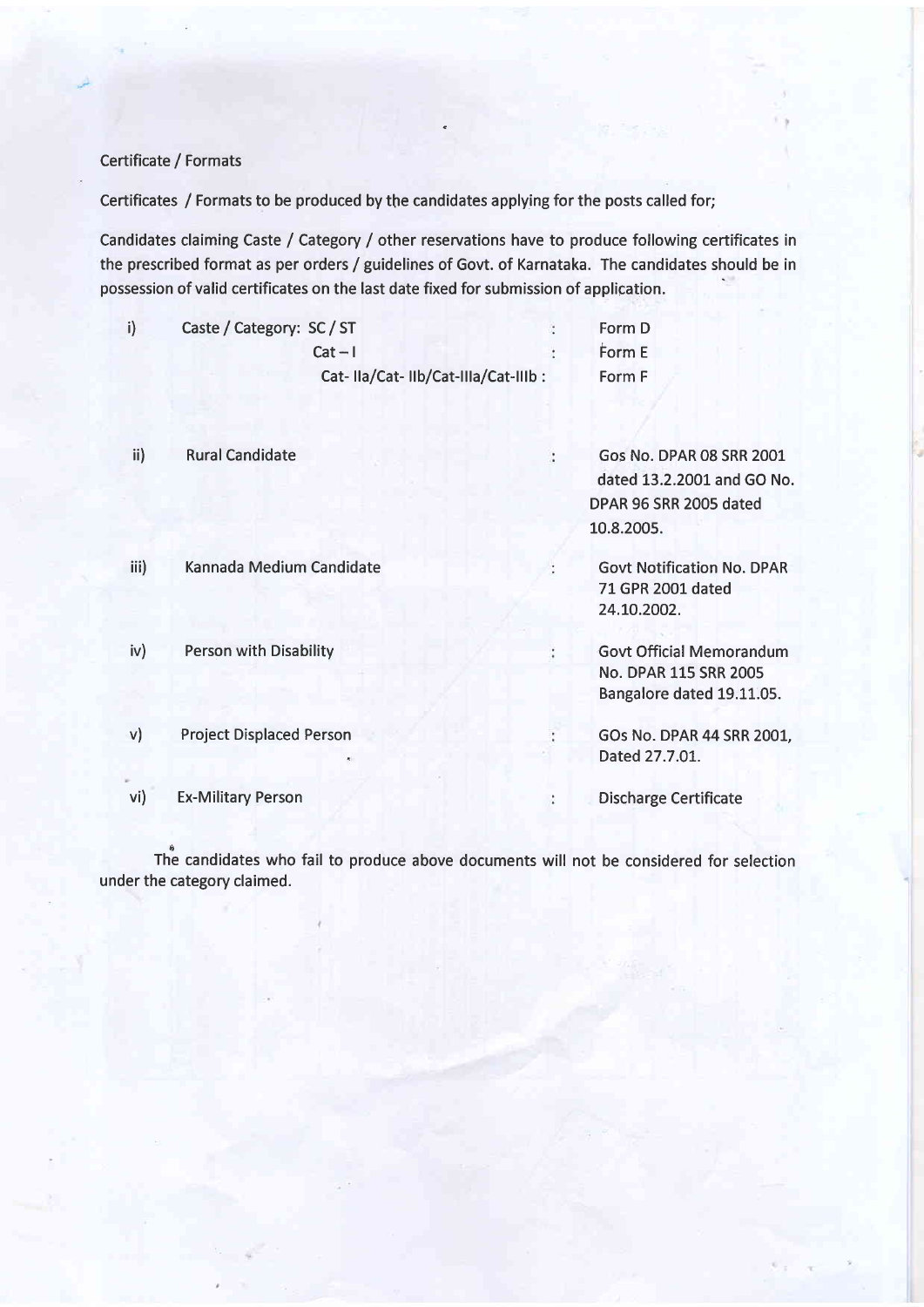## (ಪ.ಜಾ / ಪ.ಪಂ ಕ್ಕೆ ಸೇರಿದ ಅಭ್ಯರ್ಥಿಗಳಿಗೆ ಮಾತ್ರ)

### ನಮೂನೆ – ಡಿ

### (ನಿಯಮ 3ಎ (2) (3) ನೋಡಿ)

ಅನುಸೂಚಿತ ಜಾತಿ ಅಥವಾ ಅನುಸೂಚಿತ ಬುಡಕಟ್ಟುಗಳಿಗೆ (ಪ.ಜಾ/ಪ.ಪಂ) ಸೇರಿದ ಅಭ್ಯರ್ಥಿಗಳಿಗೆ ನೀಡುವ ಪ್ರಮಾಣ ಪತ್ರಗಳ

#### ನಮೂನೆ

### ಪ್ರಮಾಣ ಪತ್ತ

ಸೇರಿರುತ್ತಾರೆಂದು ಪ್ರಮಾಣಿಕರಿಸಿದೆ.

- ಸಂವಿಧಾನ (ಅನುಸೂಚಿತ ಚಾತಿಗಳು) ಆದೇಶ, 1950+ ٠
- ಸಂವಿಧಾನ (ಅನುಸೂಚಿತ ಬುಡಕಟ್ಟುಗಳು) ಆದೇಶ, 1950 参
- ಸಂವಿಧಾನ (ಅನುಸೂಚಿತ ಜಾತಿ) (ಕೇಂದ್ರಾಡಳಿತ ಪ್ರದೇಶಗಳು) ಆದೇಶ, 1950 秦
- ಸಂವಿಧಾನ (ಅನುಸೂಚಿತ ಬುಡಕಟ್ಟುಗಳು) (ಕೇಂದ್ರಾಡಳಿತ ಪ್ರದೇಶಗಳು) ಆದೇಶ, 1951 ♦

(ಅನುಸೂಚಿತ ಜಾತಿ ಮತ್ತು ಅನುಸೂಚಿತ ಬುಡಕಟ್ಟುಗಳ ಪಟ್ಟಿ (ಮಾರ್ಪಾಡು) ಆದೇಶ 1956, ಮುಂಬಯಿ ತಾಜ್ಯ ಪುನರ್ ರಚನಾ ಅಧಿನಿಯಮ, 1960, ಪಂಚಾಬ್ ರಾಜ್ಯ ಮನರ್ ರಚನಾ ಅಧಿನಿಯಮ, 1966, ಹಿಮಾಚಲ ಪ್ರದೇಶ ರಾಜ್ಯ ಅಧಿನಿಯಮ, 1970 ಮತ್ತು ಈಶಾನ್ಯ ಪ್ರದೇಶಗಳ (ಮನರ್ ರಚನಾ ಅಧಿನಿಯಮ, 1971ರ ಮೂಲ ತಿದ್ದುಪಡಿಯಾದಂತೆ)

#### ಸಂವಿಧಾನ 办

정성 : ದಿನಾಂಕ:

- ಸಂವಿಧಾನ (ಜಮ್ಮು ಮತ್ತು ಕಾಶ್ಮೀರ) ಅನುಸೂಚಿತ ಜಾತಿಗಳ ಆದೇಶ, 1956 ۰
- ಅನುಸೂಚಿತ ಜಾತಿ ಮತ್ತು ಅನುಸೂಚಿತ ಬುಡಕಟ್ಟುಗಳ (ತಿದ್ದುಪಡಿ) ಅಧಿನಿಯಮ, 1976ರ ಮೂಲಕ <mark>ತಿದ್ದುಪಡಿಯಾದಂತೆ</mark>  $\Phi$ ಸಂವಿಧಾನ (ಅಂಡಮಾನ್ ಮತ್ತು ನಿಕೋಬಾರ್ ದ್ವೀಪಗಳ) ಅನುಸೂಚಿತ ಬುಡಕಟ್ಟುಗಳ ಆದೇಶ, 1959.
- ಸಂವಿಧಾನ (ದಾದರ್ ಮತ್ತು ನಾಗರಹವೇಲಿ) ಅನುಸೂಚಿತ ಜಾತಿಗಳ ಆದೇಶ 1962 ♦
- ಸಂವಿಧಾನ (ಪಾಂಡಿಚೇರಿ) ಅನುಸೂಚಿತ ಚಾತಿಗಳ ಆದೇಶ, 1964  $\triangle$
- ಸಂವಿಧಾನ (ಅನುಸೂಚಿತ ಬುಡಕಟ್ಟುಗಳ) (ಉತ್ತರ ಪ್ರದೇಶ) ಆದೇಶ, 1967 療
- ಸಂವಿಧಾನ (ಗೋವಾ, ದಮನ್ ಮತ್ತು ದೀವ್) ಅನುಸೂಚಿತ ಜಾತಿ/ಬುಡಕಟ್ಟುಗಳ ಆದೇಶ 1988 ♦
- ಸಂವಿಧಾನ (ನಾಗಾಲ್ಯಾಂಡ್) ಅನುಸೂಚಿತ ಬುಡಕಟ್ಟುಗಳ ಆದೇಶ ◈

 $2.$ 

| $\mathbb{Z}^2_{\infty}$ |                     |
|-------------------------|---------------------|
| ತಹಶೀಲ್ದಾರ್.             |                     |
|                         |                     |
| ಪದನಾಮ                   |                     |
|                         | ಕಛೇರಿಯ ಮೊಹರಿನೊಂದಿಗೆ |
|                         |                     |
|                         |                     |
|                         |                     |
|                         |                     |
|                         |                     |
|                         |                     |

14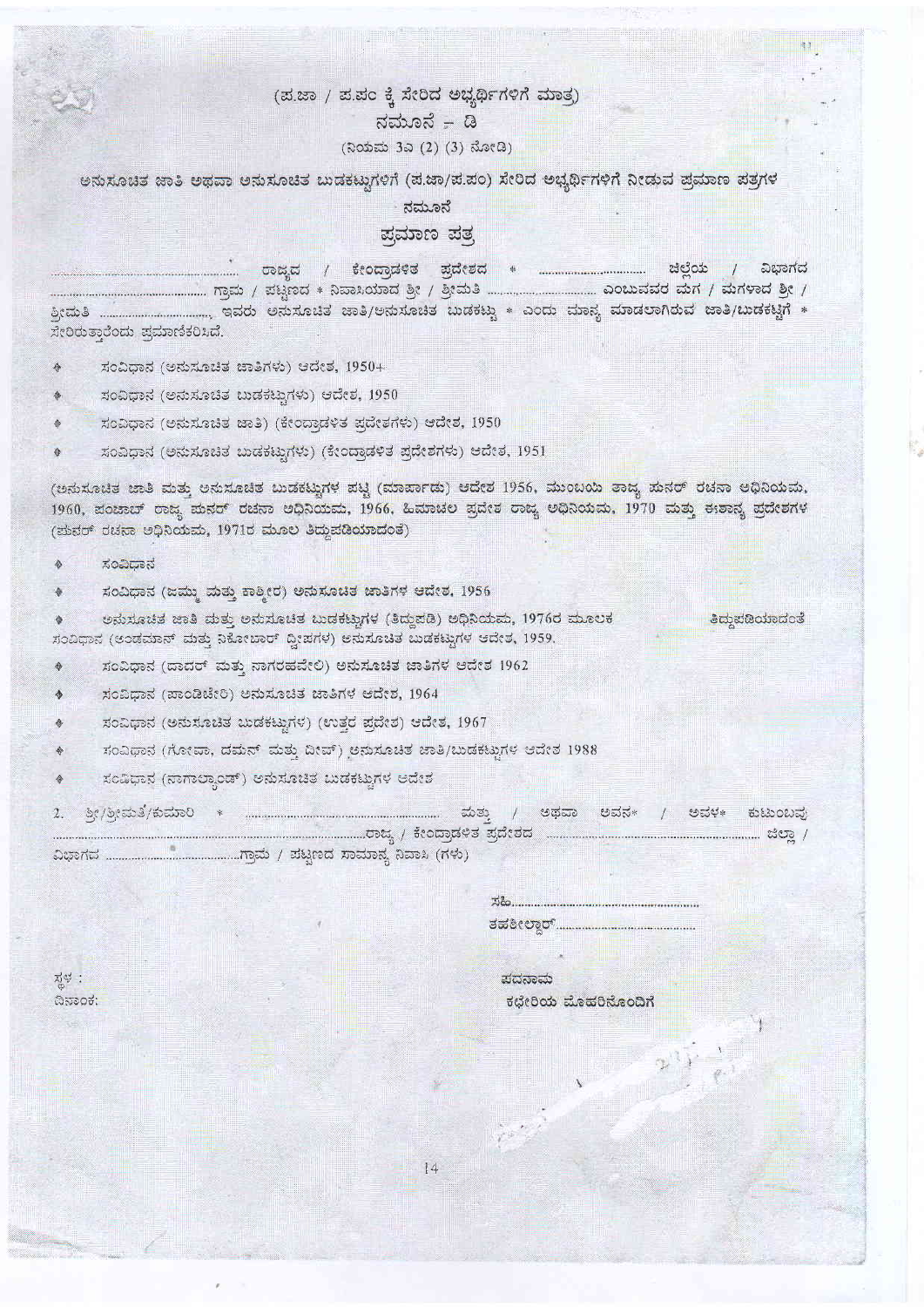### (ಪ್ರವರ್ಗ–1 ಕ್ಕೆ ಸೇರಿದ ಅಭ್ಯರ್ಥಿಗಳಿಗೆ ಮಾತ್ರ)  $\pi$ (ನಿಯಮ 3ಎ (2) (3) ನೋಡಿ)

# ಹಿಂದುಳಿದ ವರ್ಗಗಳಿಗೆ (ಪ್ರವರ್ಗ-1) ಸೇರಿದ ಅಭ್ಯರ್ಥಿಗಳಿಗೆ ನೀಡುವ ಪ್ರಮಾಣ ಪತ್ರ

ಗ್ರಾಮ / ಪಟ್ಟಣದ / ನಗರ

ಜಾತಿಯ

ನಿವಾಸಿಯಾದ ಶ್ರೀ / ಶ್ರೀಮತಿ

/ ಮಗಳು / ಪತ್ನಿ / ಪತಿಯಾದ ಶ್ರೀ / ಶ್ರೀಮತಿ

ಹಿಂದುಳಿದ ವರ್ಗಗಳ (ಪ್ರವರ್ಗ)

ಉಪಚಾತಿಗೆ ಸೇರಿರುತ್ತಾರೆಂದು ಪ್ರಮಾಣಿಕರಿಸಲಾಗಿದೆ.

젆 :

 $\Omega$ ನಾಂಕ:

ತಹಶೀಲ್ದಾರ್

ತಾಲ್ಲೂಕು

ಇವರ ಮಗ

ಿ ಇವರು

ಕಛೇರಿಯ ಮೊಹರು

15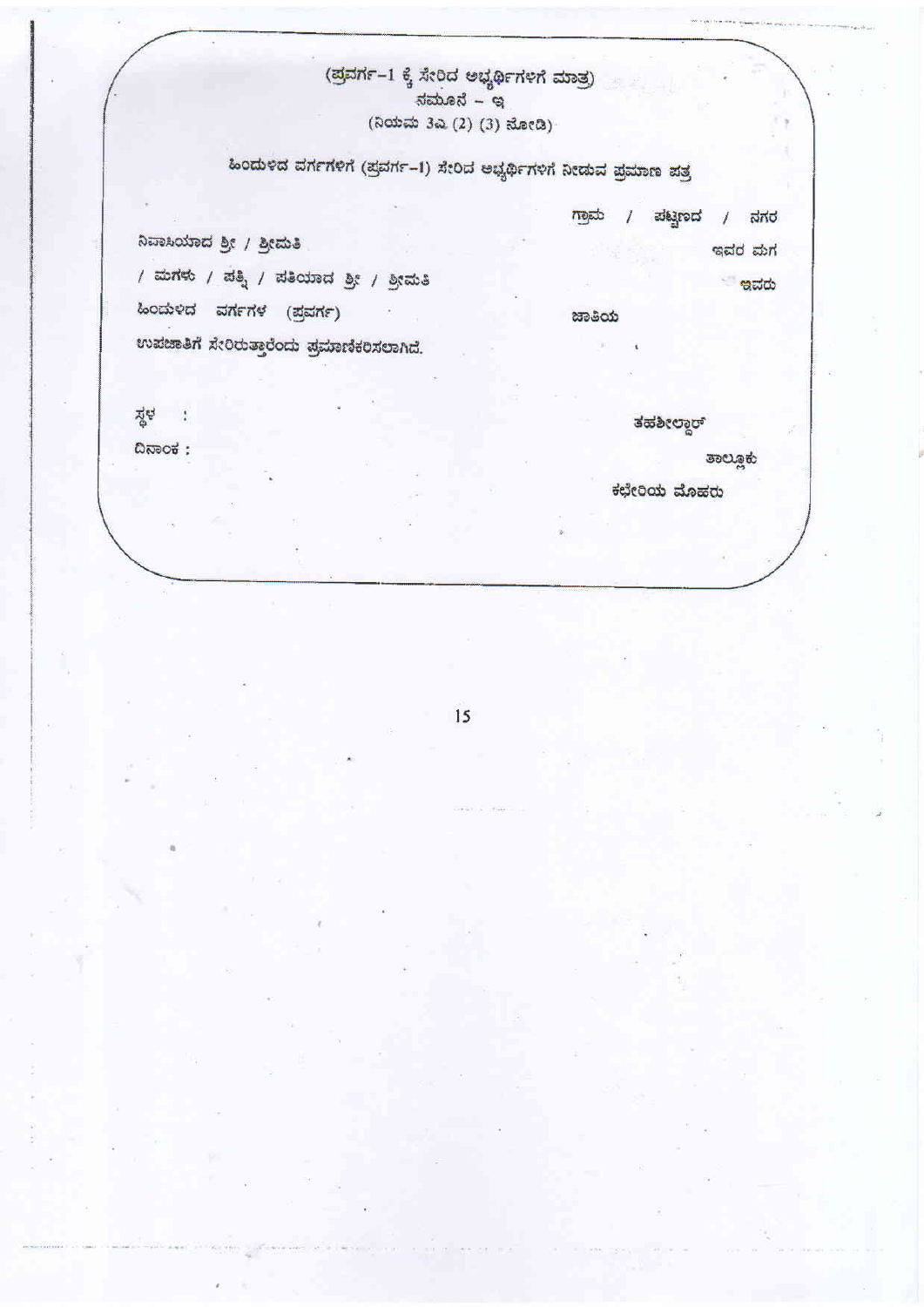### (ಪ್ರವರ್ಗ – 2ಎ, 2ಬಿ, 3ಎ, 3ಬಿ ಗೆ ಸೇರಿದ ಅಭ್ಯರ್ಥಿಗಳಿಗೆ ಮಾತೃ) ನಮೂನೆ – ಎಪ್ (ನಿಯಮ 3ಎ (2) (3)ನ್ನು ನೋಡಿ)

### ಹಿಂದುಳಿದ ವರ್ಗಗಳಿಗೆ (2ಎ, 2ಬಿ. 3ಎ, 3ಬಿ) ಸೇರಿದ ಅಭ್ಯರ್ಥಿಗೆ ನೀಡುವ ಆದಾಯ ಮತ್ತು ಜಾತಿ ಪ್ರಮಾಣ ಪತ್ರ

### ರಲಿ ವಾಸವಾಗಿರುವ ಶ್ರೀ / ಶ್ರೀಮತಿ

ಮಗ / ಮಗಳು / ಪತಿ / ಪತ್ರಿಯಾದ ಶ್ರೀ / ಶ್ರೀಮತಿ / ಕುಮಾರಿ ಇವರು ಮತು ಆತನ / ಅವಳ ತಂದೆ / ತಾಯಿ / ಪೋಷಕರು / ಪತ್ನಿ / ಪತಿಯು, ಸರ್ಕಾರಿ ಆದೇಶಗಳ ಸಂಖ್ಯೆಎಸ್ಡಬ್ಲ್ಯೂಡಿ 225 ಬಿಸಿಎ 2000 ದಿನಾಂಕ: 30.03.2002 ರಲ್ಲಿ ನಿರ್ದಿಷ್ಟ ಪಡಿಸಿದ ಮೇಲುಸ್ತರದ (ಕ್ರೀಮಿಲೇಯರ್) ವ್ಯಾಪ್ತಿಯಲ್ಲಿ ಬರುವುದಿಲ್ಲವೆಂದು;

ಅಭ್ಯರ್ಥಿಯಾಗಲಿ ಅಥವಾ ಆತನ / ಆಕೆಯ ತಂದೆ ತಾಯಿ / ಪೋಷಕರಾಗಲಿ / ಪತ್ರಿ / ಪತಿಯಾಗಲಿ, ಸರ್ಕಾರದ ಸೇವೆಯಲ್ಲಿ 1 ನೇ ದರ್ಜೆಯ ಅಥವಾ 2ನೇ ದರ್ಜೆಯ ಅಧಿಕಾರಿಯಾಗಿಲ್ಲವೆಂದು;

### ಅಥವಾ

ಸಾರ್ವಜನಿಕ ವಲಯ ಉದ್ಯಮಯಲ್ಲಿ ತತ್ತಮಾನವಾದ ಹುದ್ದೆಯನ್ನು ಹೊಂದಿರುವುದಿಲ್ಲ; ಅಥವಾ

ಖಾಸಗಿ ನಿಯೋಜಕರ ಕೈಕೆಳಗೆ, 2ನೇ ದರ್ಜೆಯ ಅಧಿಕಾರಿಯ ಸಂಬಳಕ್ಕಿಂತ (ವೇತನ ಶ್ರೇಣಿ ರೂ.11400– 21600/- ಪ್ರಾರಂಭಿಕ ಹಂತ) ಕಡಿಮೆಯಲ್ಲದ ಸಂಬಳವನ್ನು ಪಡೆಯುವ ನೌಕರನಾಗಿಲ್ಲವೆಂದು;

ಅಥವಾ

ಆತನ / ಅಕೆಯ ತಂದೆ ತಾಯಿ/ ಮೋಷಕರು / ಪತ್ತಿ / ಪತಿಯ ಆದಾಯಪು ಮೂರುವರೆ ಲಕ್ಷ ಮೀರುವುದಿಲ್ಲವೆಂದು;

#### ಅಥವಾ

ಕರ್ನಾಟಕ ಭೂ ಸುಧಾರಣಾ ಅಧಿನಿಯಮ 1961 ರಲ್ಲಿ ನಿಗದಿಪಡಿಸಿರುವಂತೆ ಆತನ / ಆಕೆಯ ತಂದೆ ತಾಯಿ / ಮೋಷಕರು / ಪತ್ನಿ / ಪತಿಯು ಮಾರಾಟ್ನ ತೆರಿಗೆದಾರನಲ್ಲ ಅಥವಾ ಆತನ / ಆಕೆಯ ತಂದೆ ತಾಯಿ / ಹೋಷಕ / ಪತ್ನಿ / ಪತಿಯು ಅಥವಾ ಇವರಿಬ್ಬರೂ 10 ಯುನಿಟ್ ಗಿಂತ ಹೆಚ್ಚಿನ ಕೃಷಿ ಭೂಮಿ ಅಥವಾ 25 ಎಕರೆಗಳಿಗಿಂತ ಹೆಚ್ಚಿನ ಪ್ಲಾಂಟೇಶನ್ ಭೂಮಿಯನ್ನು ಹೊಂದಿರುವುದಿಲ್ಲವೆಂದು ಪ್ರಮಾಣೀಕರಿಸಲಾಗಿದೆ. ಸರ್ಕಾರಿ ಆದೇಶ ಸಂಖ್ಯೆ: ವಿಸ್ ಡಬ್ಲ್ಯೂಡಿ 225 ಬಿಸಿಎ 2000 ದಿನಾಂಕ: 30.03.2002ರ ಅನ್ವಯ ಶ್ರೀ / ಶ್ರೀಮತಿ / ಕುಮಾರಿ ಇವರು ಸೇರಿದ ಉಪಜಾತಿಯವರಾಗಿದ್ದು ಸರ್ಕಾರಿ ಆದೇಶ ಸಂಖ್ಯೆ: ಎಸ್ ಡಬ್ಲ್ಯೂಡಿ 225 ಬಿಸಿಎ 2000 ದಿನಾಂಕ: 30.03.2002ರ ಅನ್ವಯ ಹಿಂದುಳಿದ ವರ್ಗಗಳ ಪ್ರವರ್ಗ (2ಎ, 2ಬಿ, 3ಎ, 3ಬಿ)ಕ್ಕೆ ಸೇರಿರುತ್ತಾರೆ.

정부 : ದಿನಾಂಕ:

ತಹಶೀಲ್ದಾರ್

ಇವರ

ತಾಲ್ಲೂಕು ಕಛೇರಿಯ ಮೊಹರು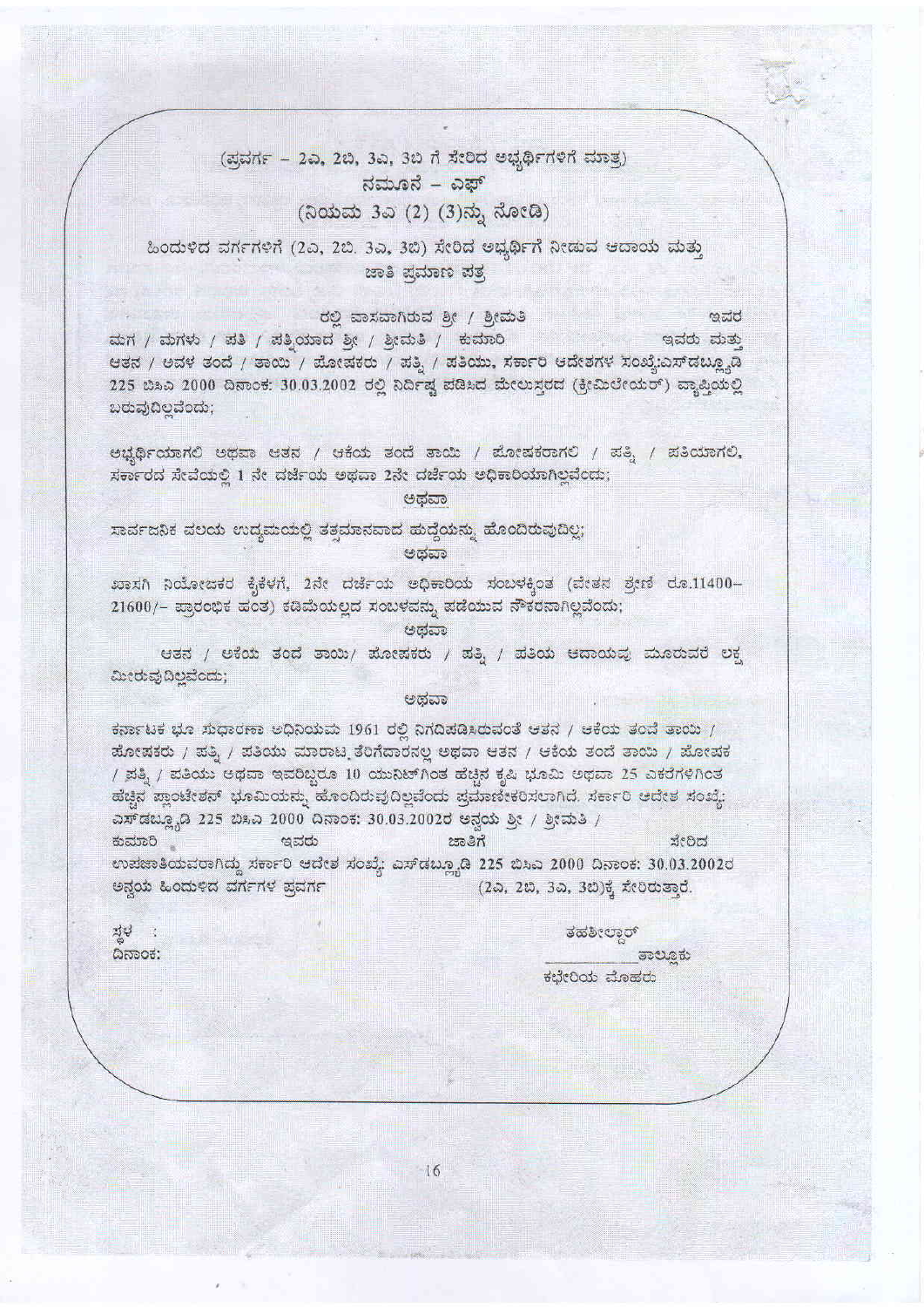| Pobenstace hos ucosita |     |
|------------------------|-----|
| Tibbandkaan hok deteck | "OI |
| troboustage hos docur  | ö   |
| obhasics das (E        |     |

**ANTIQUES AND STREET PRODUCTS** 

ij

 $\epsilon$ 

t.

|                                                             |                                   |              | ನಮೂನೆ $-2$                                                                                                                |                                                                       |                                                  |                                        |
|-------------------------------------------------------------|-----------------------------------|--------------|---------------------------------------------------------------------------------------------------------------------------|-----------------------------------------------------------------------|--------------------------------------------------|----------------------------------------|
|                                                             |                                   |              | ಗ್ರಾಮೀಣ ಅಭ್ಯರ್ಥಿ ಪ್ರಮಾಣ ಪತ್ರ                                                                                              |                                                                       |                                                  |                                        |
| 8:13:004<br>ಹೀ/ಶ್ರೀಮತಿ/ಕುಮಾರಿ                               | ವಾಸವಾಗಿರುವ ಇವರು<br><b>UNCLOSE</b> | ಒಂದನೇ<br>mon | ಚಿಲೆ<br>ddriadootd<br>ಉತ್ತೀರ್ಣರಾಗಿರುತ್ತಾರೆ. ಈ ತಾಲೆಯು ಆಭ್ರರ್ಥಿಯು ವ್ಯಾಸಂಗ ಮಾಡಿದೆ ಅವರಿಯಲ್ಲಿ ಕರ್ನಾಟಕ ಪೌರ ನಿಗಮಗಳ ಅಧಿನಿಯಮ. 1976 | ರವರ<br>ತರಗತಿಯವರೆಗೆ<br>. ತಾಲೆಯಲ್ಲಿ ವ್ಯಾಸಂಗ ಮಾಡಿ ಪರ್ಷ ನಡೆದ ಪರೀಕ್ಷೆಯಲ್ಲಿ | startsto/<br>$\frac{1}{20}n$<br>ತಾಲ್ಲೂಕು         | 253/<br>vis,<br>ಗ್ರಾಮದಲ್ಲಿ<br>- ಜಿಲ್ಲೆ |
| ಅಥವಾ ಪರಿವರ್ತನೆ ಪಂಚದಲ್ಲಿರುವ ಪ್ರದೇಶಗಳ ಹೊರತಾದ ಪ್ರದೇಶದಲ್ಲಿತ್ತು. |                                   |              | cuties started and nonte cononets 1964. cacing norstalist both theory sine sides are sine start                           |                                                                       |                                                  |                                        |
| ಮೇಲು ರುಜು<br>ಕ್ಷೇತ್ರ ಶಿಕ್ಷಣ ಅಧಿಕಾರಿ<br>ಕಛೇರಿಯ ಮೊಹರು         |                                   |              |                                                                                                                           |                                                                       | odk<br>ಮುಖ್ಯೋಪಾಧ್ಯಾಯರ ಸಹಿ<br>ಮತ್ತು ಸಂಸ್ಥೆಯ ಮೊಹರು |                                        |

3FI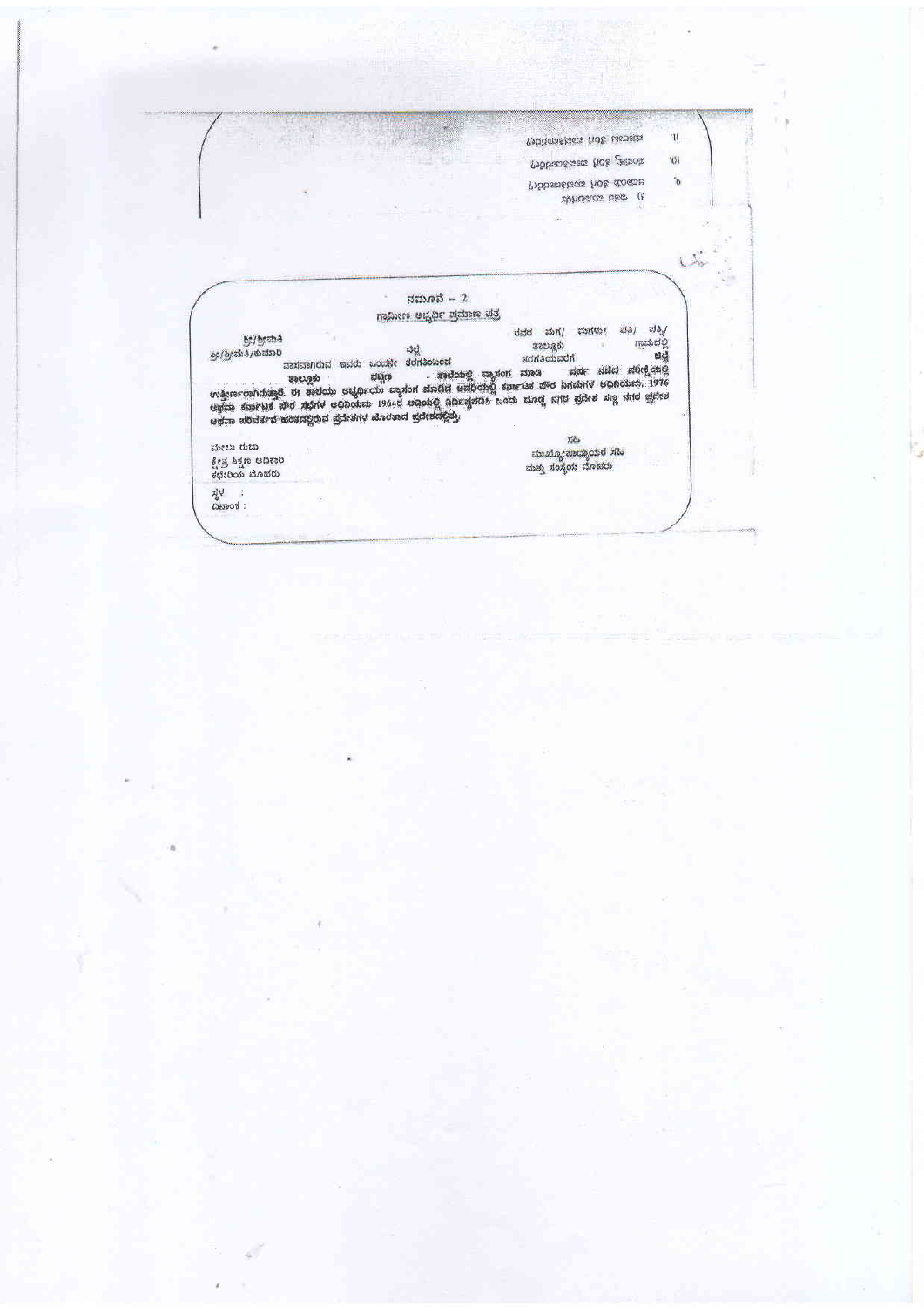## ಕನ್ನಡ ಮಾಧ್ಯಮ ವ್ಯಾಸಂಗ ಪ್ರಮಾಣ ಪತ್ರ

ರವರ ಮಗ/ಮಗಳು/ಪತ್ರಿ/ಶ್ರೀಮತಿ/ಕುಮಾರಿ<br>ತಾಲ್ಲೂಕು ಗ್ರಾಮದಲ್ಲಿ ಪಾಸವಾಗಿರುವ ಇವರು<br>ನೇ ತರಗತಿಯವರೆಗೆ ಸೃಕ್ಷಣಿಕ ವರ್ಷದಿಂದ<br>ಶಾಲೆಯಲ್ಲಿ ಕನ್ನಡ ಮಾಧ್ಯಮದಲ್ಲಿ ಪ್ಯಾಸಂಗ ಮಾಡಿರುತ್ತಾರೆಂದು ಪ್ರಮಾಣಿಕರಿಸಲಾಗಿದೆ. ತ್ರೀ/ತ್ರೀಮತಿ ಟ್ಲಿಟ<br>|<br>|-<br>|-ತೈಕ್ಷಣಿಕ ವರ್ಷದವರೆಗೆ

ಸ್ಥಳ:<br>ದಿನಾಂಕ:

ಮುಖ್ಯೋಪಾಧ್ಯಾಯರ ಸಹಿ ಮತ್ತು ಸಂಸ್ಥೆಯ ಮೊಹರು

18